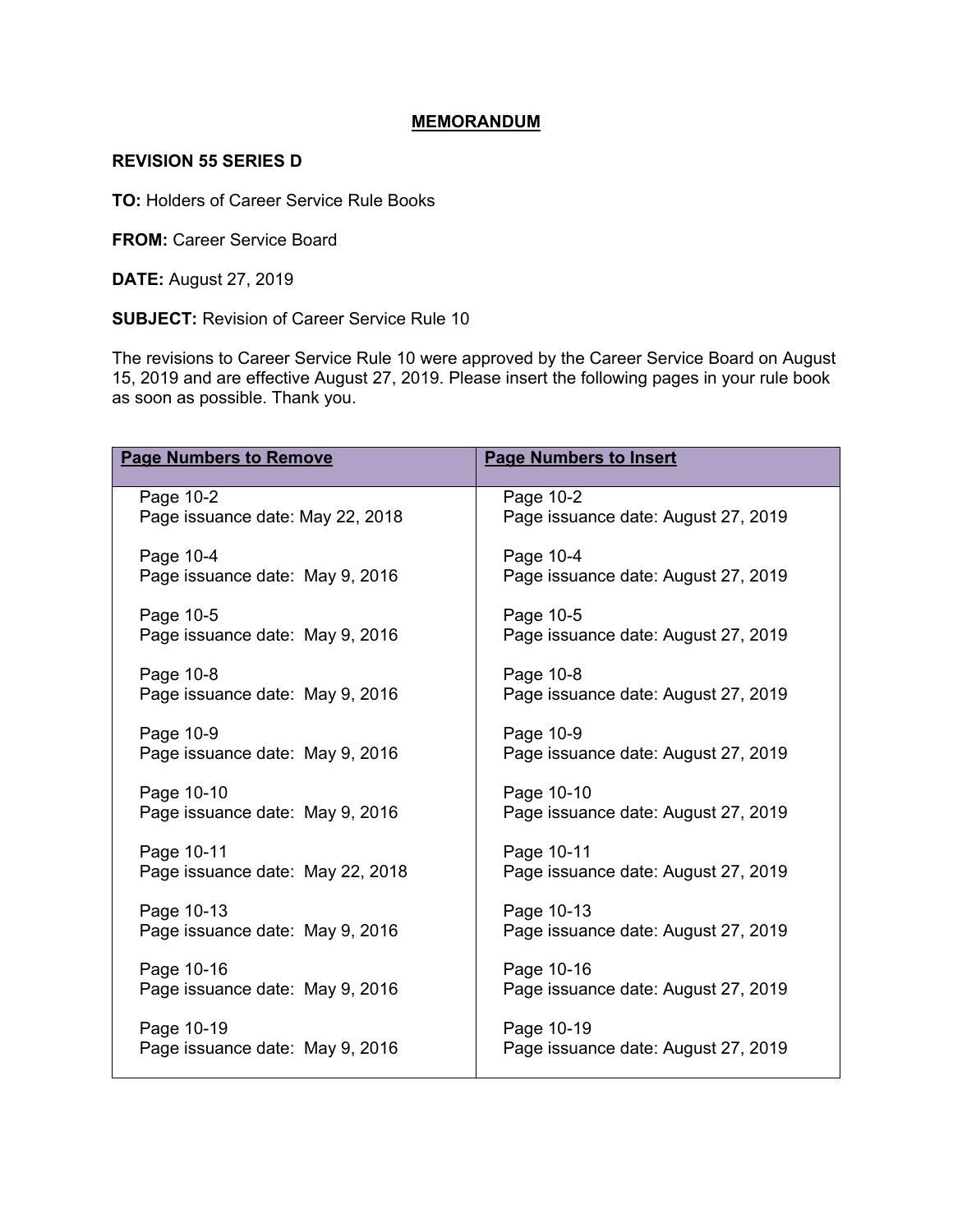- C. Partner in a Civil Union: As defined in section 14-15-103 (5) of the Colorado Revised Statutes.
- D. Immediate family: Spouse, partner in a civil union or domestic partner ("partner"), child, parent, grandparent, grandchild, sibling, child-in-law, parent-inlaw, sibling-in-law, and the child, parent, or sibling of the partner. The terms child, parent, and sibling shall apply equally to relationships by birth, adoption, marriage, foster care, or guardianship (e.g. step-children and step-parents). Child shall also include children for whom the officer or employee or the officer's or employee's spouse or partner provide day-to-day care or financial support, and a child lost through stillbirth. (Revised August 27, 2019; Rule Revision Memo 55D)

# **Source: D.R.M.C. § 18-122.**

# 10-12 Designees

Appointing authorities, including the Office of Human Resources ("OHR") Executive Director, may delegate any authority given to them under this rule to a subordinate employee.

## 10-13 Applicability to Deputy Sheriff Classifications

None of the provisions of this Rule 10 (except election leave, donated leave and investigatory leave) shall apply to Career Service employees who hold positions in classifications in the Sheriff pay schedules (Deputy Sheriff, Deputy Sheriff Sergeant, Deputy Sheriff Captain, Deputy Sheriff Major, and Deputy Sheriff Division Chief).

## 10-14 References to the Denver Revised Municipal Code ("DRMC")

This Rule 10 incorporates parts of the DRMC solely for informational purposes as a convenience to readers of this rule. Excerpts from the DRMC will be clearly identified as such and are not intended to be made a part of this rule. DRMC excerpts include a reference to the applicable section and are labeled "**Source: DRMC § \_\_\_**." Should the applicable provisions of the DRMC change, the reference to the that provision in this Rule 10 may be changed without going through the rule change process described in Rule 2 **OFFICE OF HUMAN RESOURCES**. In case of a conflict between the DRMC and the provisions of this rule, the DRMC will prevail.

# Section 10-20 Paid Time Off ("PTO")

## 10-21 Eligibility

All eligible Career Service employees hired or re-employed by the City after December 31, 2009 shall receive PTO with the exception of:

- A. Part-time employees who are regularly scheduled to work less than twenty (20) hours per week; and
- B. Employees occupying on-call positions. **Source: D.R.M.C. §18-123**

Page issuance date: August 27, 2019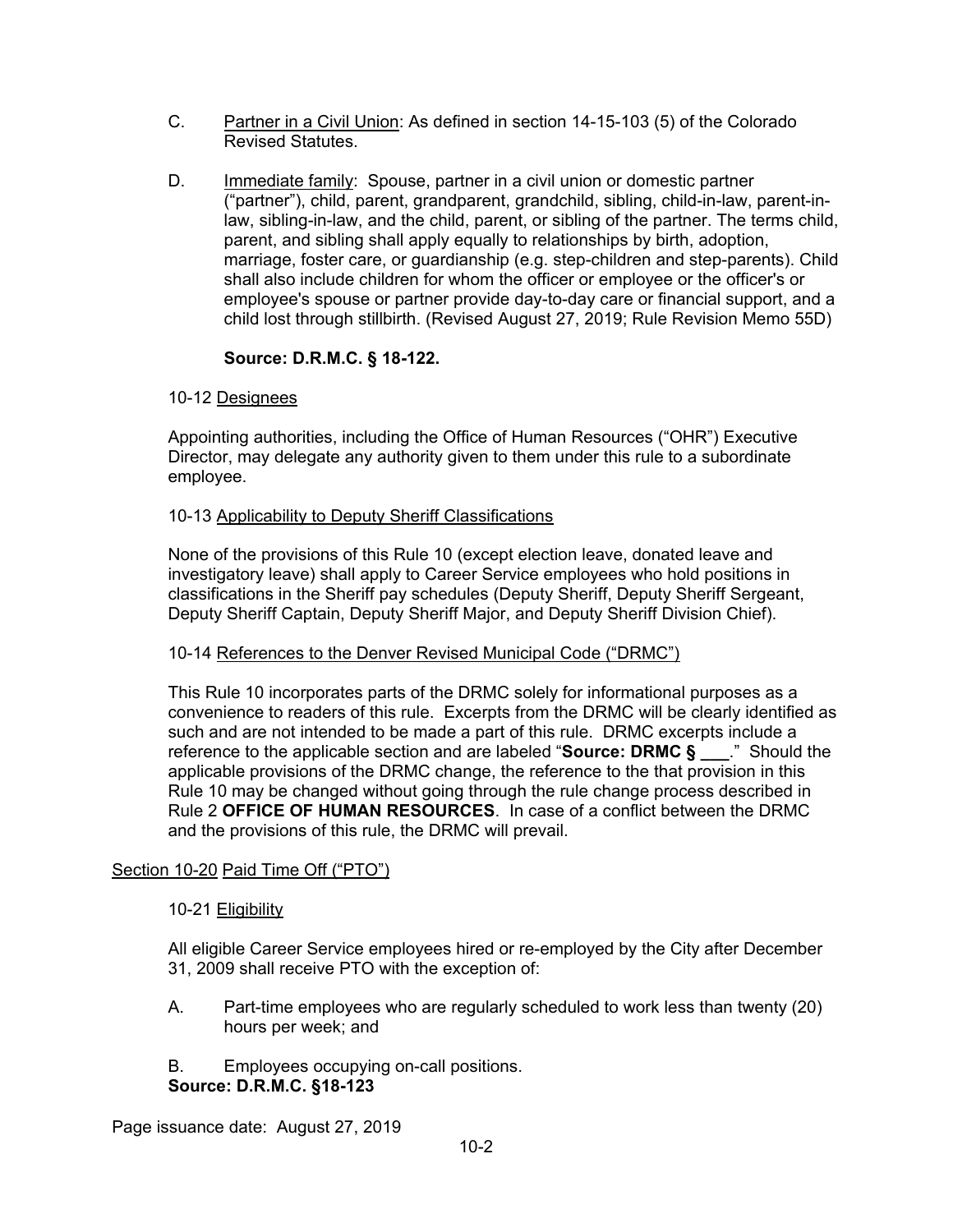B. Absences from work because of authorized medical examinations or treatment related to an occupational injury or occupational disease arising out of and within the course and scope of employment with the City for which the City has admitted liability or has agreed to permit medical treatment while investigating the claim shall be treated as time worked. The employee shall make a reasonable effort to schedule the examination or treatment so as not to unduly disrupt the operations of the department or agency.

## 10-25 All Other PTO Uses

- A. All other uses of PTO require the approval of the employee's appointing authority.
- B. Appointing authorities shall approve such requests to use PTO on the basis of the work requirements of the agency after conferring with employees and recognizing their wishes where possible. Preference in the scheduling of preapproved PTO shall be given to employees in order of their total length of continuous employment in the Career Service; provided, however, that an employee who has been re-instated or re-employed following a lay-off shall be given credit for the period of continuous employment in the Career Service prior to the lay-off.

## 10-26 Maximum Accumulation and Pay-out of PTO

A. PTO earned by an employee shall be deposited in their PTO bank. PTO may not be accumulated in the PTO bank in excess of four hundred (400) hours. (Revised August 27, 2019; Rule Revision Memo 55D)

## **Source: D.R.M.C. §18-124 and 127(a)**

B. Exceeding the PTO Accumulation Limit:

Ordinarily an employee at the PTO leave accumulation limit of four hundred (400) hours cannot accumulate any additional PTO. However, if the appointing authority is unable to allow an employee who has accumulated the maximum hours of PTO to use PTO because of workload, the appointing authority shall request that the OHR Executive Director allow the employee to exceed the maximum amount. The employee must use the excess over four hundred (400) hours in the employee's PTO bank within one year of the approval date.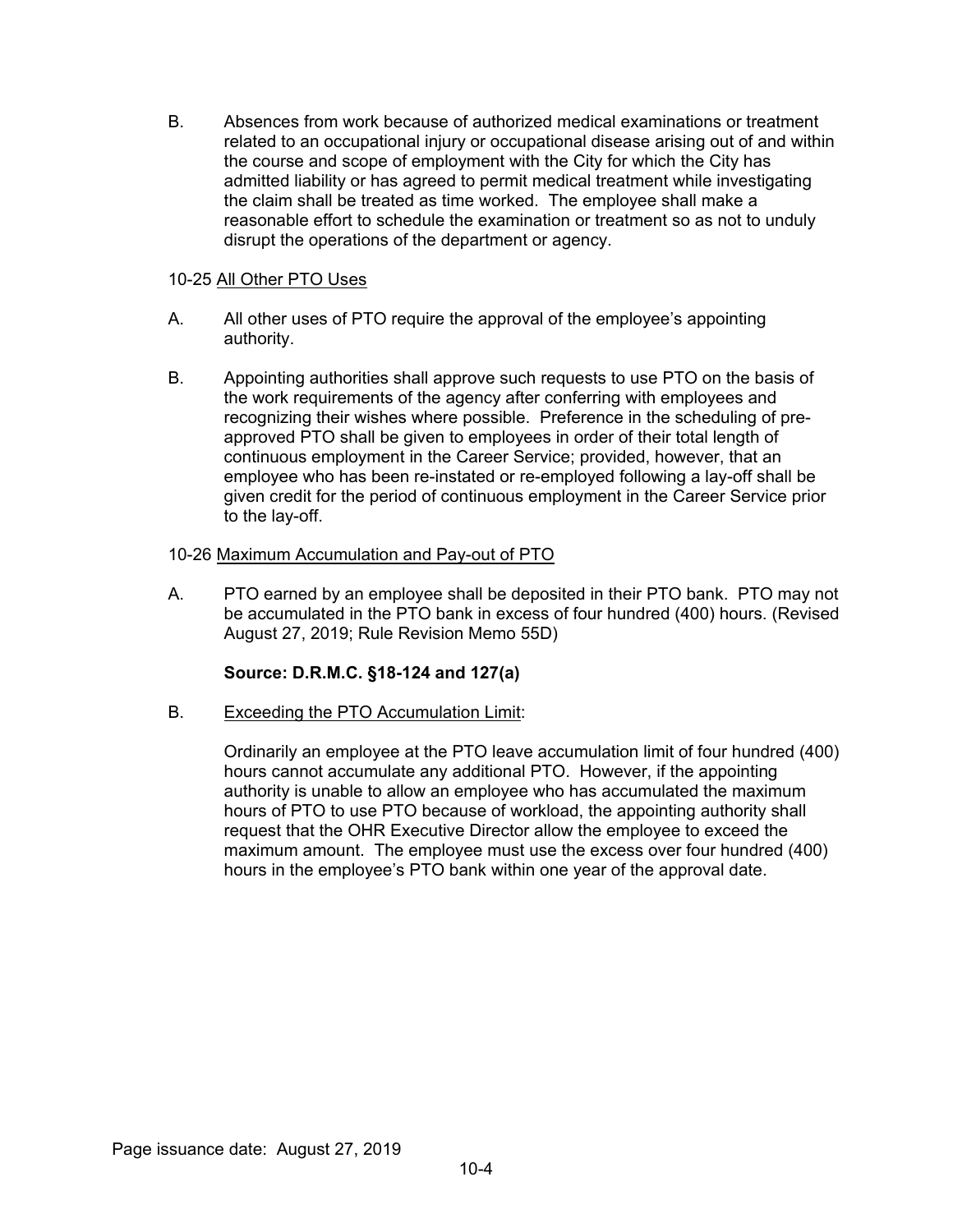- C. Employees who elected to voluntarily convert from sick and vacation leave to PTO leave on February 1, 2010 were required to convert their sick and vacation leave balances into a special leave bank. PTO used by an employee shall be debited from the employee's PTO bank first unless it has been exhausted or if the employee requests that the special leave bank be used first. This special leave bank cannot:
	- 1. Exceed 400 hours; or
	- 2. Be replenished.

# **Source: D.R.M.C. §18-124**

D. Upon separation, a PTO recipient shall be paid at their regular rate of pay for the unused portion of their accumulated PTO bank and special bank if applicable. (Revised August 27, 2019; Rule Revision Memo 55D)

# **Source: D.R.M.C. §18-127(b)**

## Section 10-30 Sick and Vacation Leave

### 10-31 Eligibility

All eligible Career Service employees who:

- A. Were receiving paid sick and vacation leave on December 31, 2009;
- B. Remain continuously employed by the city; and
- C. Have not voluntarily elected to receive PTO benefits:

Shall be entitled to continue to receive paid sick and vacation leave so long as the officer or employee does not become:

- A. A part-time employee who is regularly scheduled to work less than twenty (20) hours per week; or
- B. An employee occupying an on-call position.

## **Source: D.R.M.C. §18-131**

Page issuance date: August 27, 2019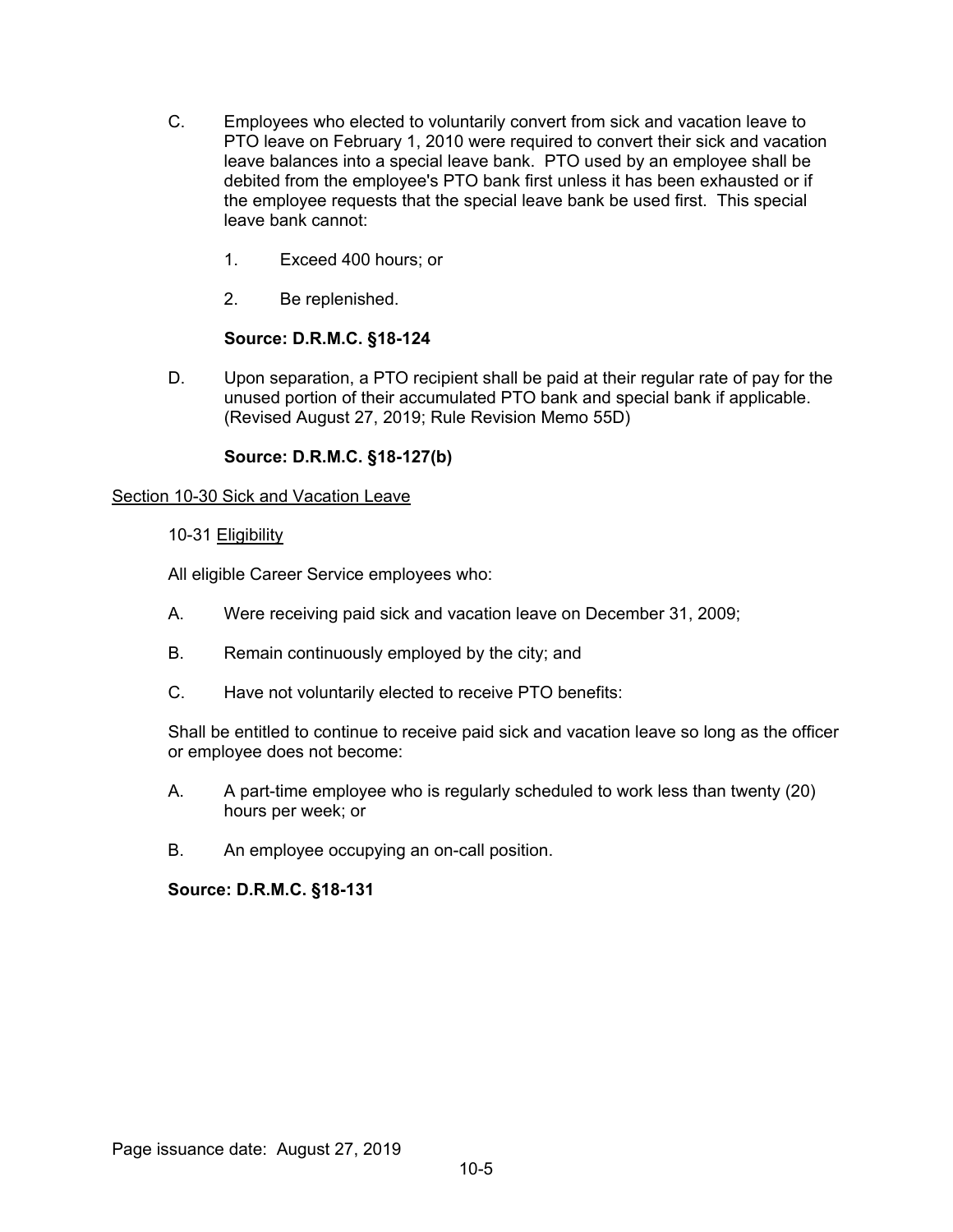- B. 1. Employees with up to ten (10) years of service may accumulate up to two hundred eighty-eight (288) hours of vacation leave. Employees with ten (10) or more years of service may accumulate up to three hundred thirtysix (336) hours of vacation leave.
	- 2. Exceeding the Vacation Accumulation Limit:

Ordinarily an employee at the vacation leave accumulation limit cannot accumulate any additional vacation leave. However, if the appointing authority is unable to allow an employee who has accumulated the maximum hours of vacation leave to use vacation leave because of workload, the appointing authority shall request that the OHR Executive Director allow the employee to exceed the maximum amount. The employee must use the excess over the vacation leave accumulation limit within one year of the approval date.

## 10-36 Sick and Vacation Leave Pay Upon Separation

- A. Sick leave:
	- 1. The following table applies to the pay-out of sick leave upon separation for any reason other than death or retirement:

| <b>Full years</b> |                          |                           |
|-------------------|--------------------------|---------------------------|
| Of service        | <b>Payout formula</b>    |                           |
| $5$               | No pay out               |                           |
| $5\phantom{.0}$   | Sick leave balance minus | (5 X 40 hrs.) or 200 hrs. |
| 6                 | Sick leave balance minus | (6 X 40 hrs.) or 240 hrs. |
| $\overline{7}$    | Sick leave balance minus | (7 X 40 hrs.) or 280 hrs. |
| 8                 | Sick leave balance minus | (8 X 40hrs.) or 320 hrs.  |
| 9                 | Sick leave balance minus | (9 X 40hrs.) or 360 hrs.  |
| >10               | Sick leave balance minus | (10 X 40hrs.) or 400 hrs. |

2. Upon separation due to retirement or death, an employee shall be paid at their regular rate of pay for one-half (1/2) of all accumulated sick leave credits existing on the effective date of separation or death, or in accordance with the method described above, whichever is higher, but not to exceed five hundred sixty (560) working hours. (Revised August 27, 2019; Rule Revision Memo 55D)

## B. Vacation leave:

Employees shall be paid at their regular rate of pay for the unused portion of their accumulated vacation leave upon separation from employment.

# **Source: D.R.M.C. §18-134**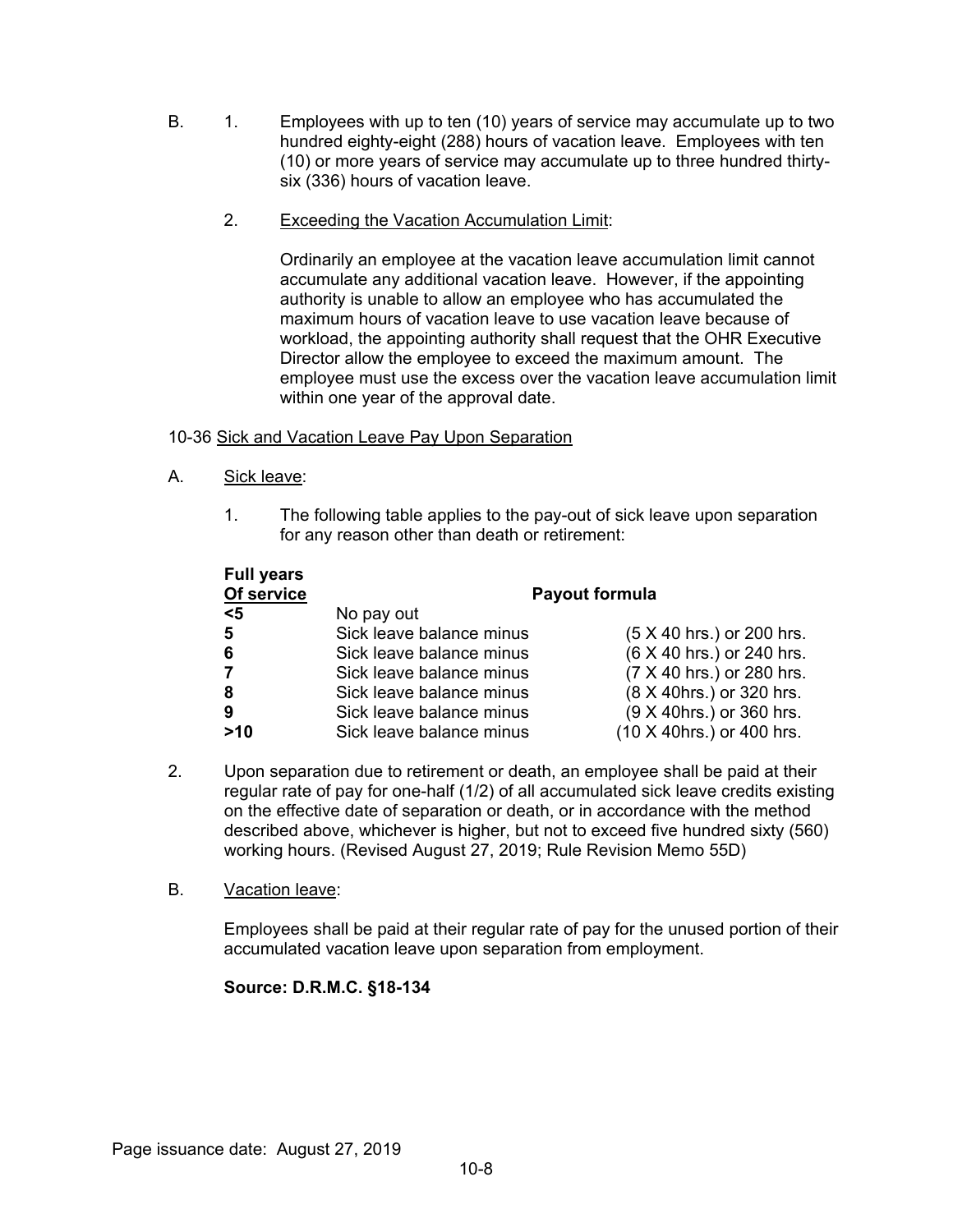## Section 10-40 Administration of Paid Time Off and Sick and Vacation Ordinances

## 10-41 Effect of Appointment to a Career Service Position

When an employee is appointed to a Career Service position from any other City department or agency which is governed by the PTO ordinance or the sick and vacation ordinance, the employee's paid leave credits shall be transferred to the new position, so long as there is no break in service.

### **Source: D.R.M.C. §18-126 & §18-133**

### 10-42 Length of Service

In computing length of service for the purpose of determining an employee's PTO or vacation leave accrual rate, service in a paid position in any City department or agency other than the Classified Service of Police and Fire, the Denver Water Board, on-call positions, and contract positions, shall be counted as service, provided such service was performed continuously, immediately prior to the employee's employment or reemployment appointment to the Career Service.

### 10-43 Using Paid Leave

- A. The amount of PTO or sick and vacation leave used shall be the amount of time an employee is absent from their scheduled shift(s). (Revised August 27, 2019; Rule Revision Memo 55D)
- B. PTO or sick and vacation leave shall not be used before it is accrued and posted to the employee's account.
- C. Employees may take PTO, sick leave, and vacation leave in increments of at least fifteen (15) minutes.

#### 10-44 Reporting and Investigation of Leave Used for Sickness or Injury

- A. If an employee is absent for reasons that entitles the employee to use PTO or sick leave without appointing authority approval, the employee or a member of the employee's household shall notify the employee's supervisor as soon as possible but at least within two (2) hours after the employee's usual reporting time. Appointing authorities may establish reporting procedures which differ from the standard for an entire agency, for specific units, or for individual employees in order to meet special program needs or workloads.
- B. If an employee fails to notify the employee's supervisor or agency head, no PTO or sick leave shall be authorized, except in unusual circumstances, to be determined by the appointing authority.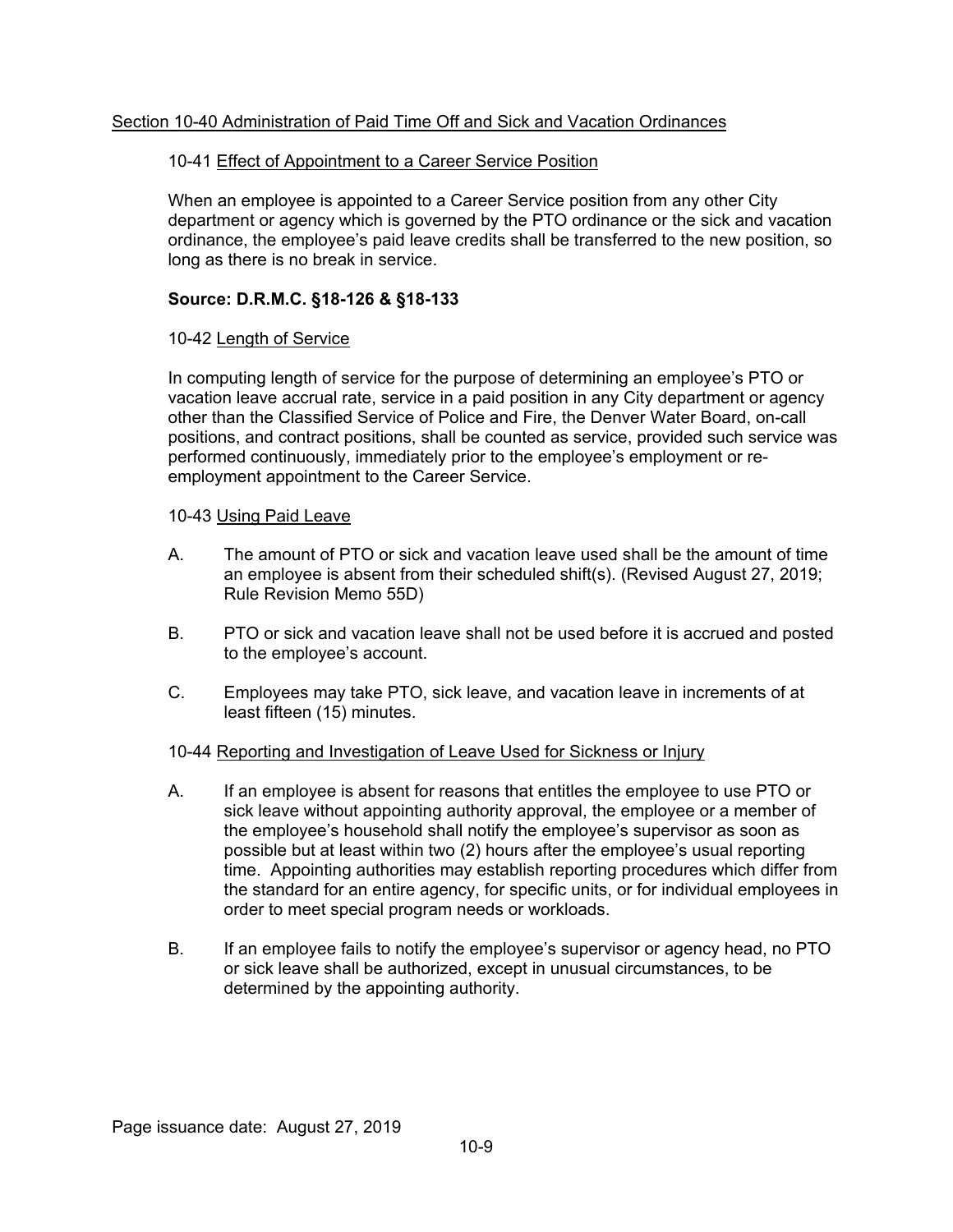- C. Appointing authorities may investigate the alleged illness of an employee using PTO or sick leave without appointing authority approval. False or fraudulent use of PTO or sick leave shall be cause for disciplinary action and may result in dismissal.
- D. An employee who is using PTO or sick leave for more than three (3) days because of their own illness or that of a member of their immediate family may be required to furnish a statement signed by attending physician, or other proof of illness satisfactory to the appointing authority. An appointing authority may require this statement or proof for an absence chargeable to PTO or sick leave without appointing authority approval, of any duration. If an appointing authority, supervisor, or employee has reason to believe that the absence may be a qualifying event under the FMLA, they should contact human resources. (Revised August 27, 2019; Rule Revision Memo 55D)

## 10-45 Donating Leave

- A. A Career Service employee may donate sick leave to another Career Service employee provided that the employee donating sick leave:
	- 1. Has been earning sick leave from the City continuously for the last five years; and
	- 2. Retains a sick leave balance of at least two hundred forty (240) hours after the donation.
- B. A Career Service employee may donate PTO to another Career Service employee provided that the employee donating PTO retains a PTO balance of at least eighty (80) hours after the donation.
- C. A Career Service employee may donate PTO or sick leave to a non-Career Service City employee provided that the recipient employee's department or agency and any applicable collective bargaining agreement allow employees to receive donations of leave from Career Service employees and provided that the applicable donor requirements have been met.
- D. A Career Service employee may donate PTO or sick leave to, or receive donated sick leave from, an employee covered by the Sheriff pay schedules to the extent permitted by the applicable collective bargaining agreement and provided that the donor and recipient requirements applicable to the non-Sheriff employee have been met.
- E. Recipient requirements:
	- 1. Before an employee can receive donated leave, the employee (or the employee's representative) must provide notice to the Department of Finance that the employee anticipates a need for donated leave. Such notice shall estimate how much donated leave the employee expects to use in the current calendar year. Should the employee need more donated leave beyond the

Page issuance date: August 27, 2019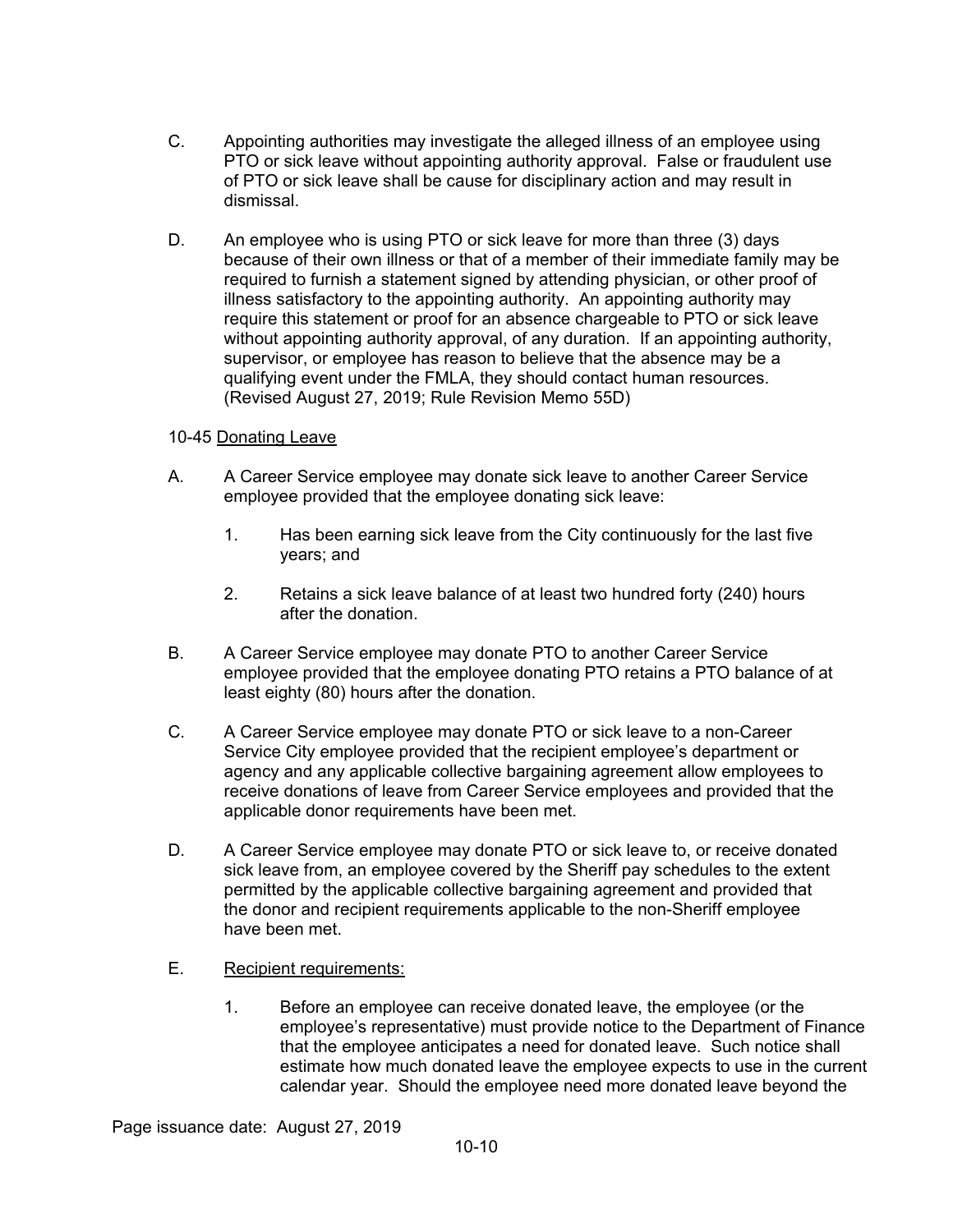original estimate, the employee shall provide notice of this to the Department of Finance before the employee can receive additional donations.

- 2. In order to use donated leave, an employee must:
	- a. Have exhausted their accumulated compensatory time, sick leave and vacation leave or PTO or personal holiday, be absent from work and;
		- i. Be receiving salary continuation leave, or temporary disability benefits under the provisions of the Workers' Compensation Act. In either of these situations, the employee may only use donated leave to make up the difference between the employee's base salary, and the total of other paid leave received and the temporary disability benefits the employee is receiving;
		- ii. Be receiving leave as an accommodation because of the employee's pregnancy, physical recovery from childbirth, or related condition;
		- iii. Be receiving approved FMLA leave;
		- iv. Be receiving approved FCA leave;
		- v. Be receiving approved ADA leave; or
		- vi. Have received written notice of a contemplation of medical disqualification meeting. The employee may use donated leave until medical disqualification occurs or until the end of the period in which a decision on medical disqualification must be issued, whichever occurs first.

(Revised August 27, 2019; Rule Revision Memo 55D)

- 3. Donated leave can be used to cover absences that occur up to fifteen (15) calendar days before the leave was posted to a recipient's account so long as the other conditions of this section have been met.
- 4. A Career Service employee may receive donated leave from a non-Career Service City employee provided that the donor employee's department or agency allows employees to donate leave to Career Service employees and that the recipient requirements listed above have been met.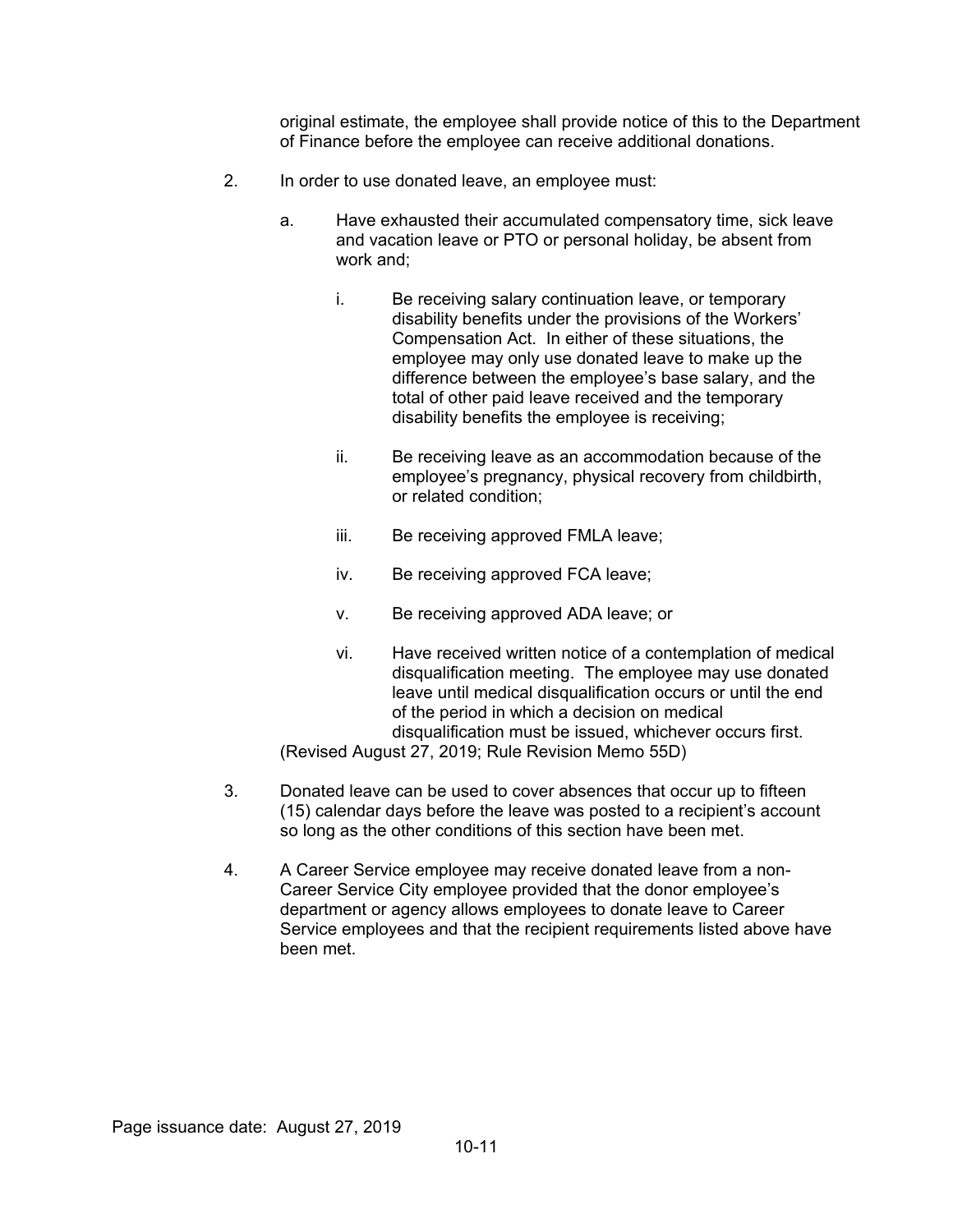## 10-48 Effect of Re-instatement and Re-employment on PTO and Sick Leave Balance

An employee who is re-instated after a lay-off shall have sick leave that the employee was not paid for at the time of separation restored as follows:

- A. Employees who are enrolled in the PTO plan upon re-instatement may be able to convert sick leave that was lost at the time of lay-off to the special PTO bank. The amount that may be converted is based on the employee's accumulated sick leave at the time of separation. Up to one-half of this amount may be converted to the special PTO bank;
	- 1. So long as the amount converted does not exceed four hundred (400) hours; and
	- 2. After the sick leave the employee was paid for at the time of separation is deducted from this amount.
- B. Employees who elect to receive sick and vacation leave after re-instatement shall have all sick leave that the employee was not paid for at the time of separation restored to the employee's sick leave bank.
- C. An employee who is re-employed while their name is on a re-instatement list shall also be entitled to restoration of eligible sick leave under the terms of this subsection.

(Revised August 27, 2019; Rule Revision Memo 55D)

## Section 10-50 Bereavement Leave

A. Employees receiving PTO:

Employees who receive PTO benefits shall be granted up to forty (40) hours of paid bereavement leave because of the death of a member of the employee's immediate family. This forty (40) hours of bereavement leave shall not count against the employee's PTO bank.

## **Source: D.R.M.C. §18-128**

B. Employees receiving sick leave:

Employees receiving sick leave shall be entitled to use up to forty-eight (48) hours of sick leave because of the death of a member of an employee's immediate family.

C. Additional Bereavement Leave:

An appointing authority may grant additional paid or unpaid leave for bereavement.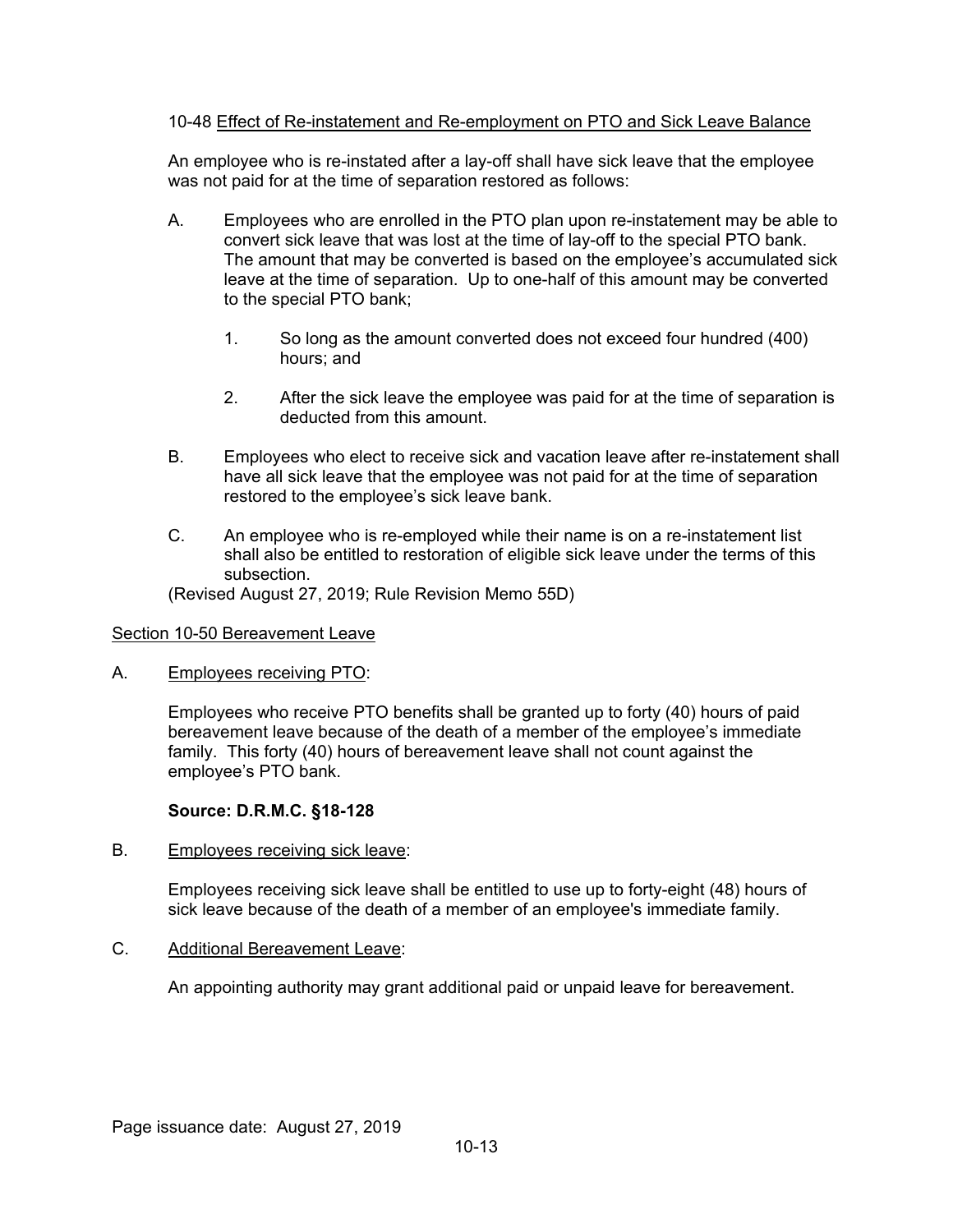## 10-65 Holiday Pay for Employees on Special Work Schedules

If the holiday falls on an employee's regularly scheduled work day and the work day is scheduled to be more than eight hours long, one of the following choices shall be selected by the employee, subject to approval by the appointing authority, to make up for the difference between the length of the work day missed and the eight hours of paid holiday leave allowed:

- A. Hours may be deducted from the employee's administrative leave granted for exemplary performance, earned compensatory time, earned paid time off, or earned vacation leave;
- B. The employee may work additional hours within the work week; or
- C. The employee may take the hours as unpaid leave.

#### 10-66 Compensation for Hours Worked in a Holiday Week

- A. In a week in which a holiday occurs, full-time employees receive eight hours of holiday leave and are expected to work (or use leave) for the remaining thirty-two (32) hours. Part-time employees are expected to work (or use leave) during the time left after the employee's paid holiday leave is deducted from the hours they are normally expected to work in a week.
- B. In addition, employees in classifications in exempt pay schedules shall receive straight time holiday compensatory time for the hours the employee actually works:
	- 1. a. On the day the employee is scheduled to observe the holiday that week, or
		- b. On any of the employee's scheduled days off in a week when a holiday occurs; and

The employee is not entitled, under Rule 9 **PAY ADMINISTRATION**, to receive overtime for working on the holiday or regularly scheduled day off in that holiday week. (Revised August 27, 2019; Rule Revision Memo 55D)

- 2. In no event shall an employee receive more hours of holiday compensatory time than the employee would have been entitled to receive as paid holiday leave in a holiday week.
- 3. Employees shall only receive holiday compensatory time to the extent that the combination of hours worked and paid leave used (including paid holiday leave) during a holiday week exceeds forty (40) hours.